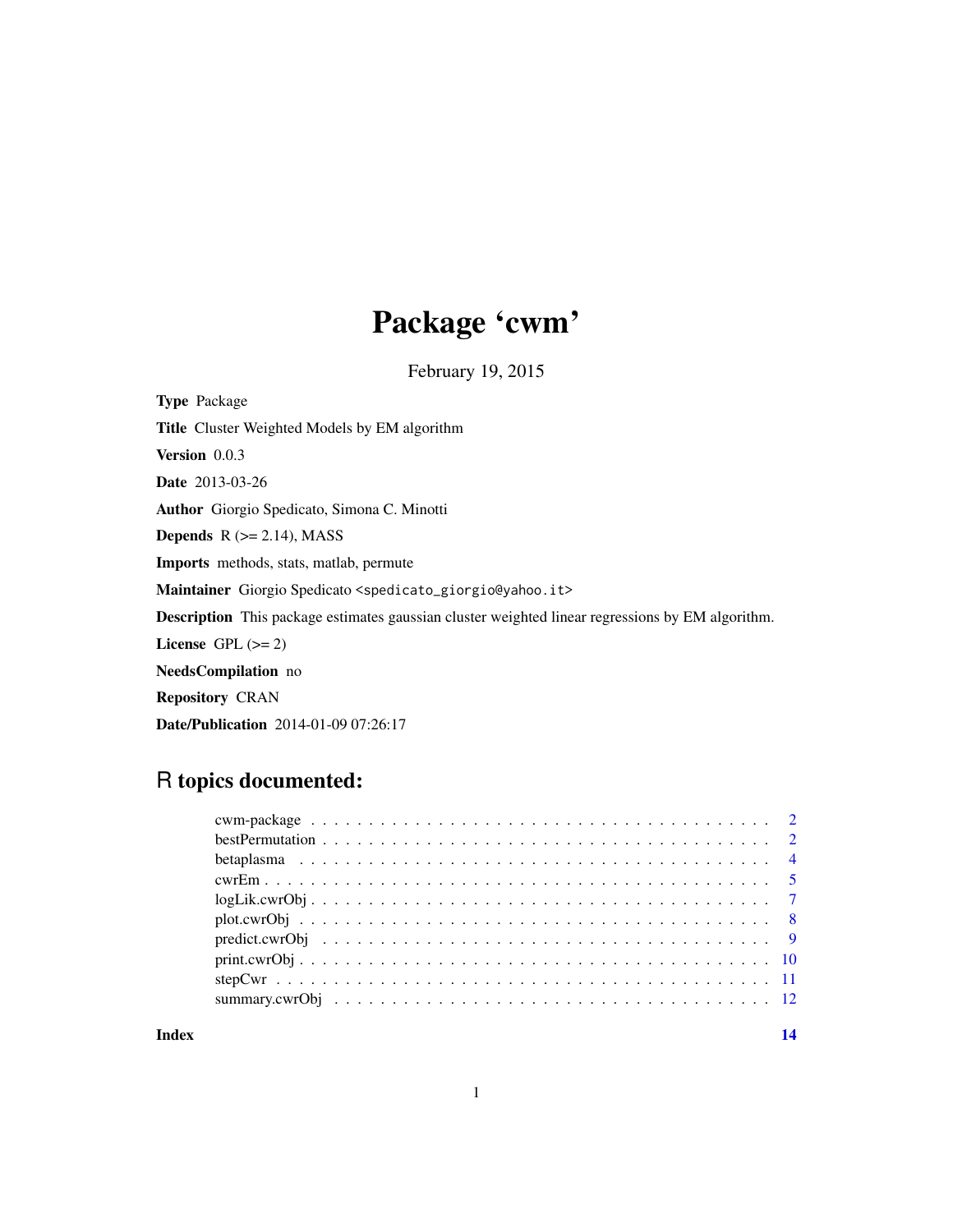<span id="page-1-0"></span>

It is a R porting of Original Code from Murphy

#### Details

| Package:     | cwm        |
|--------------|------------|
| Type:        | Package    |
| Version:     | 0.0.1      |
| Date:        | 2013-03-17 |
| License: GPL |            |

#### Author(s)

Giorgio A. Spedicato

#### References

Murphy

#### Examples

```
library(MASS)
data(geyser)
x=geyser[,1]
y=geyser[,2]
cwmExample=cwrEm(x,y,nc=2)
print(cwmExample)
```
bestPermutation *Function to obtain the best permutation for a classification problem*

#### Description

When a classificator is run on a set of 1,2,..., k groups it returns a possibile classification schemes, but it does not know the correspondence of original gruoups and given groups. This function return the permutation of original group versus output group that maximizes the trace of the confusion matrix.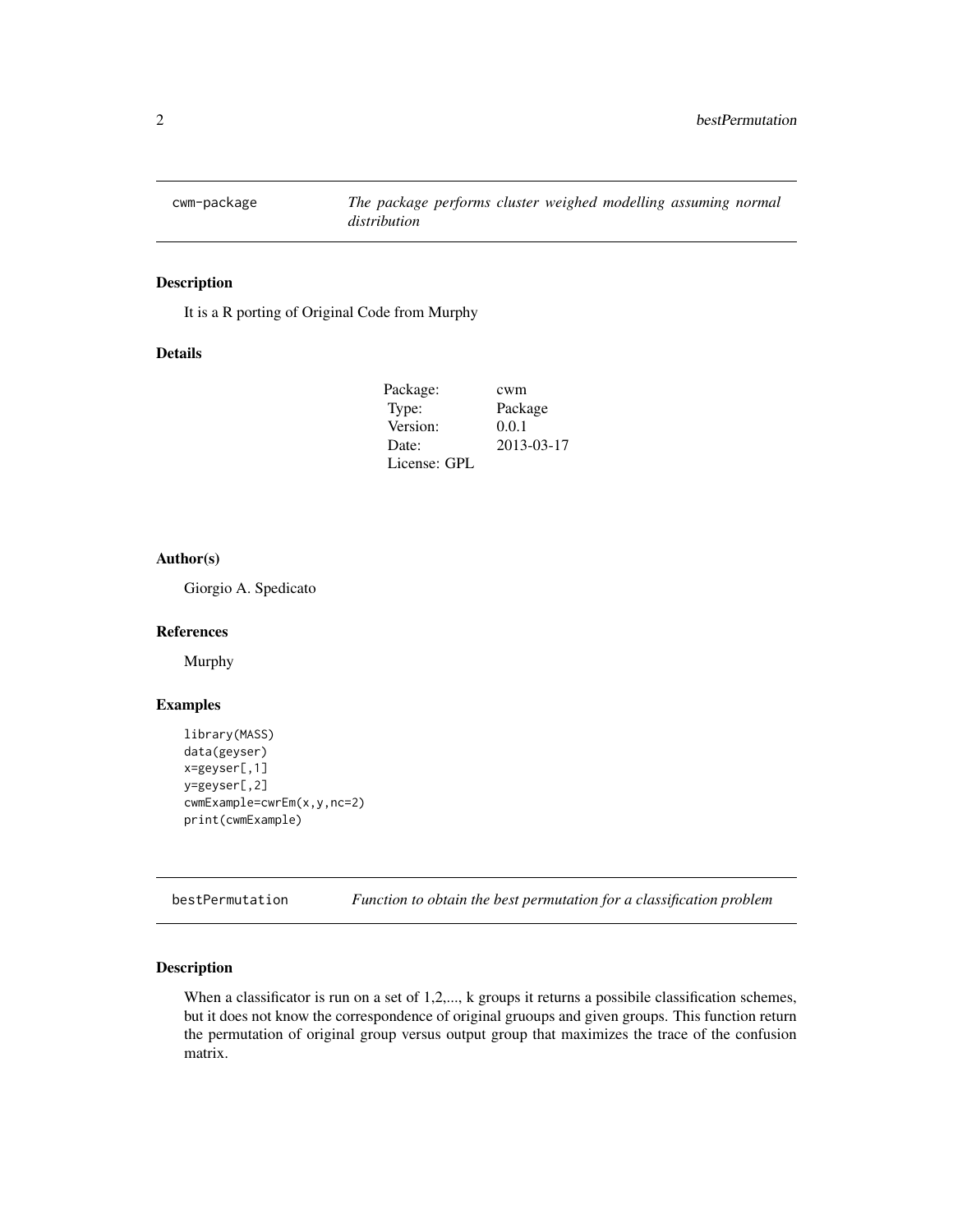## <span id="page-2-0"></span>bestPermutation 3

## Usage

bestPermutation(origClass, inizOutput)

## Arguments

| origClass  | original group identification vector   |
|------------|----------------------------------------|
| iniz0utput | classified group identification vector |

## Details

Program fails if number of original groups differs from identified groups as in inizOutput.

#### Value

An object of class bestPermutation containing:

| permutation | Best permutation                                |
|-------------|-------------------------------------------------|
| groups      | Classification with respect to best permutation |

#### Note

Shall be improved

#### Author(s)

Giorgio Spedicato

## References

Giorgio Spedicato

### See Also

[cwrEm](#page-4-1)

```
#non sense example
x=c(1,2,3)
y=c(1,2,3)
bestPermutation(x,y)
```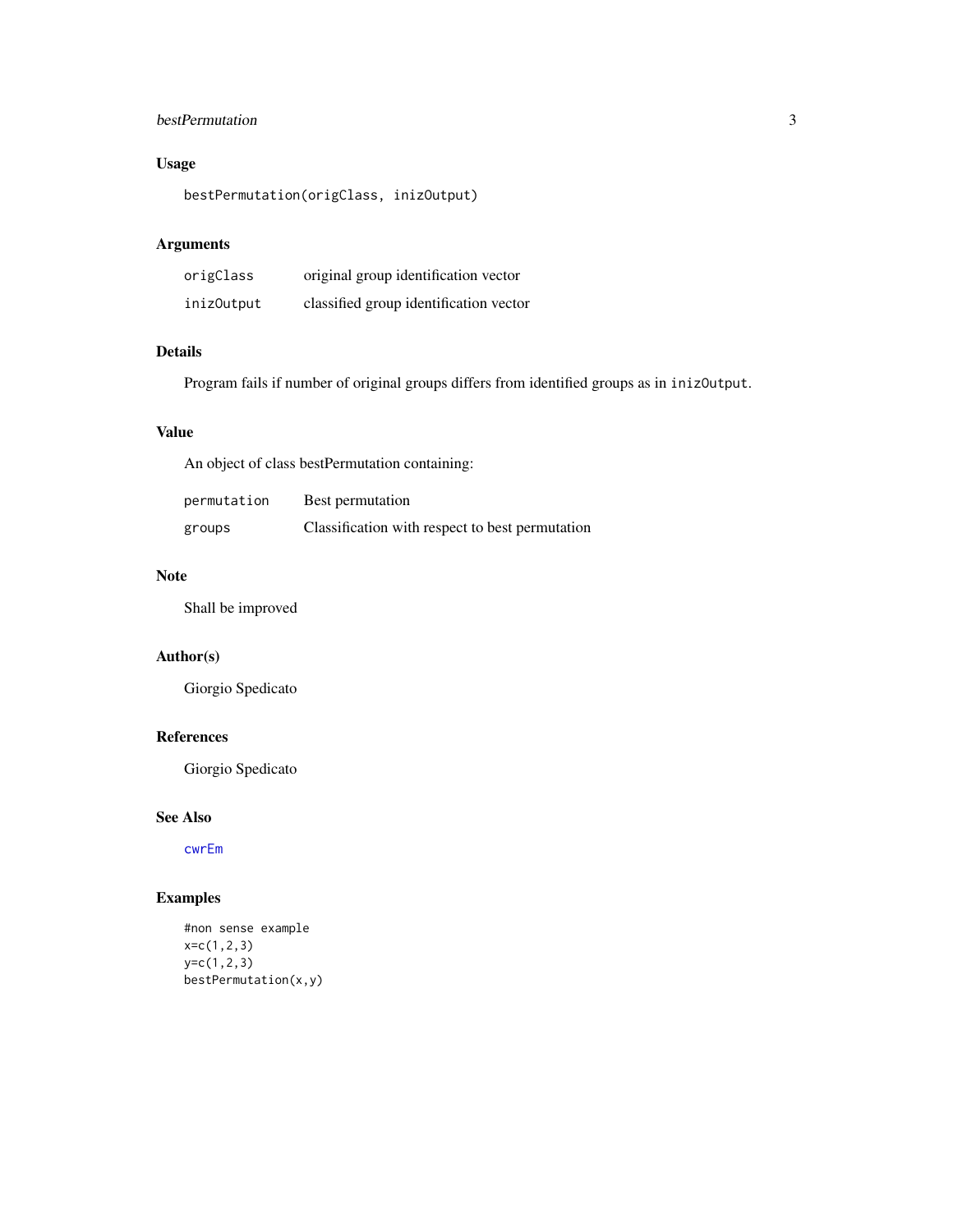<span id="page-3-0"></span>

Example dataset

## Usage

data(betaplasma)

## Format

A data frame with 315 observations on the following 15 variables.

id a numeric vector age a numeric vector sex a factor with levels F M smokestat a factor with levels Never Former Current bmi a numeric vector vituse a factor with levels Often Not often No calories a numeric vector fat a numeric vector fiber a numeric vector alcohol a numeric vector chol a numeric vector betadiet a numeric vector retdiet a numeric vector betacaro a numeric vector retplasma a numeric vector

#### Details

Unknown

#### Source

Unknown

#### References

unknown

## Examples

data(betaplasma)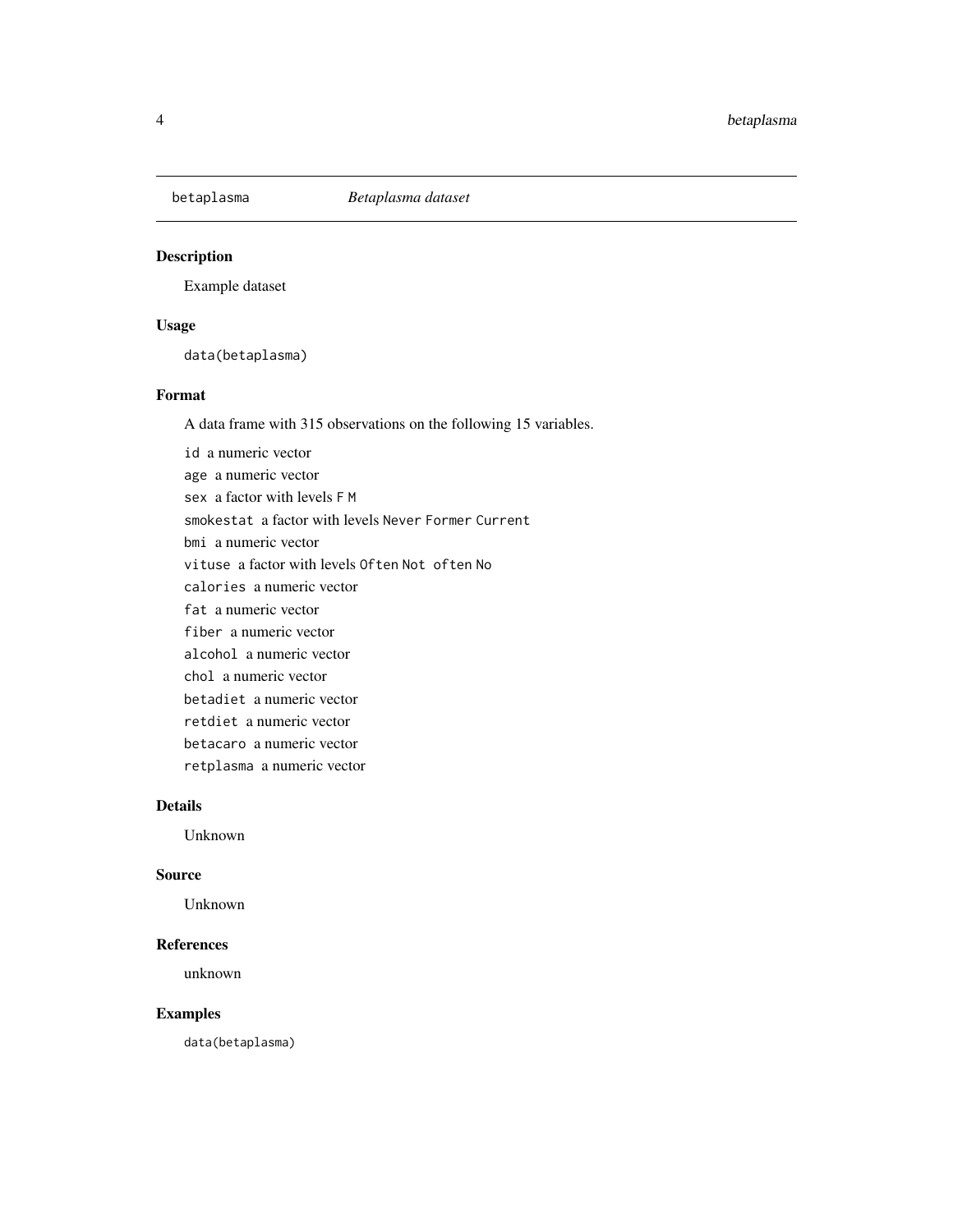<span id="page-4-1"></span><span id="page-4-0"></span>

This function estimates CWR models via EM algoritms. An object of class cwrObj is returned containing posterior probabilities and group parameters.

#### Usage

```
cwrEm(X, Y, nc, max\_iter = 1000, thresh = 0.01, cov_typeX = "full",cov_typeY = "full", clamp_weights = FALSE, create_init_params = TRUE,
cwrStart = NULL, cov_priorX = NULL, cov_priorY = NULL, verbose = TRUE,
regress = TRUE, clamp_covX = FALSE, clamp_covY = FALSE)
```
#### Arguments

| X                      | X data matrix                                                                                 |
|------------------------|-----------------------------------------------------------------------------------------------|
| Υ                      | Y data matrix                                                                                 |
| nc                     | Number of clusters                                                                            |
| $max$ <sub>Liter</sub> | Max iterations. Default 1000                                                                  |
| thresh                 | threshold to assess numerical convergence. Default 0.01                                       |
| cov_typeX              | Type of covariance of groups in X space. May be: "full" (default), "spherical",<br>"diagonal" |
| cov_typeY              | Type of covariance of groups in Y space. May be: "full" (default), "spherical",<br>"diagonal" |
| clamp_weights          | Fixed weights                                                                                 |
| create_init_params     |                                                                                               |
|                        | Creates initial parameters                                                                    |
| cwrStart               | cwr0bj to initialize. If autostart -> NULL                                                    |
| cov_priorX             | Prior X covariance if not autostart. See cov_typeX                                            |
| cov_priorY             | Prior Y covariance if not autostart. See cov_typeY                                            |
| verbose                | Prints details of estimation process                                                          |
| regress                | Regression model. Default TRUE                                                                |
| clamp_covX             | Fixed covX matrix.                                                                            |
| clamp_covY             | Fixed covY matrix.                                                                            |

#### Details

This is the main function to estimate CWR models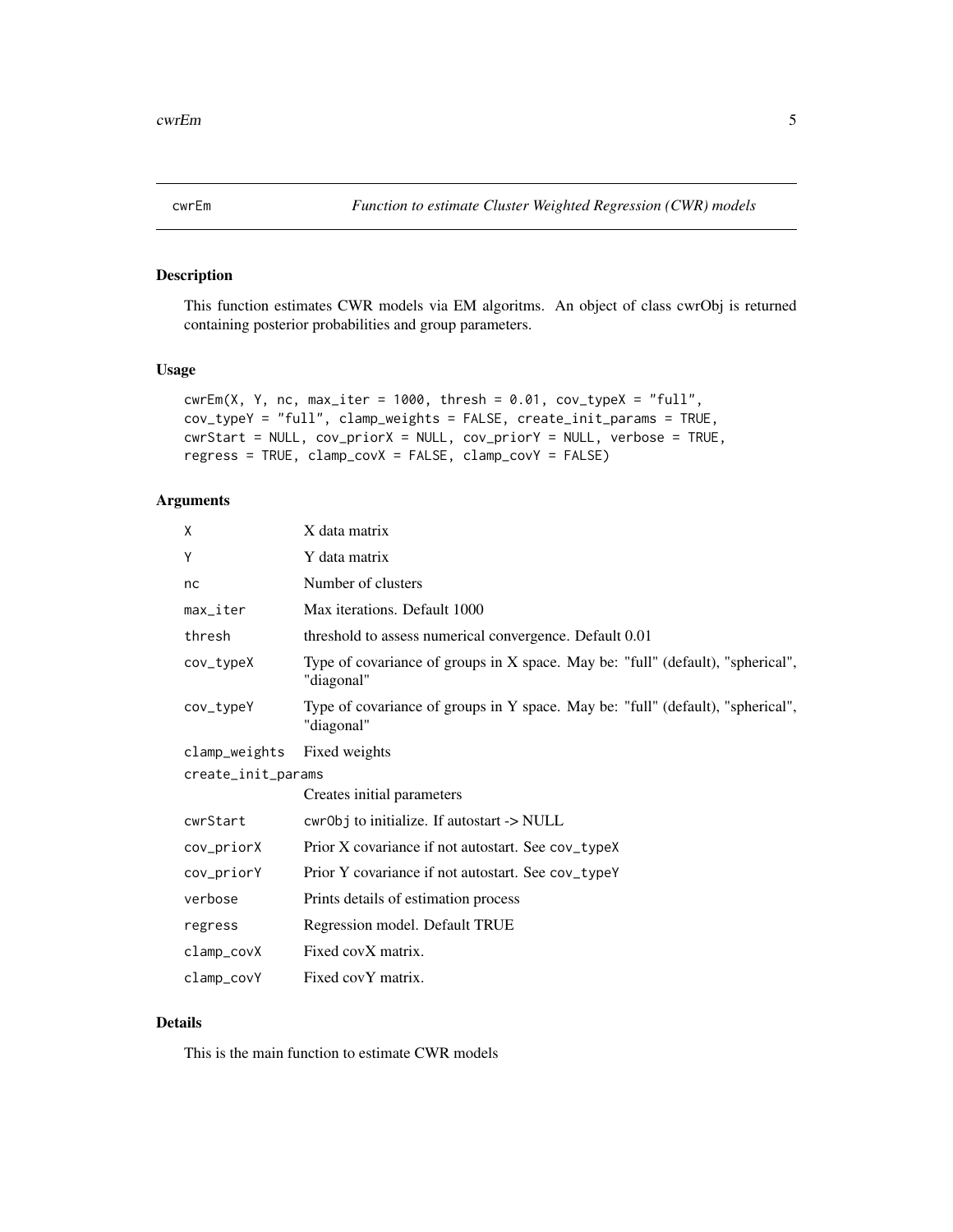#### <span id="page-5-0"></span>6 cwrEm and the contract of the contract of the contract of the contract of the contract of the contract of the contract of the contract of the contract of the contract of the contract of the contract of the contract of th

## Value

A CWR object with the following component:

| muX      | Means matrix of X component               |
|----------|-------------------------------------------|
| muY      | Means matrix of X component               |
| aic      | AIC of model                              |
| χ        | X matrix                                  |
| γ        | Y matrix                                  |
| SigmaY   | Array containing Y Variances              |
| SigmaX   | Array containing X Variances              |
| weightsY | Matrix containing posterior probabilities |

## Warning

Estimation can be slow. Convergence is not guaranteeted.

#### Note

This is the main function. X and Y may be vectors or matrices. cwrObj objects containing parameters and posterior probabilities are returned.

#### Author(s)

Giorgio Spedicato

#### References

Murphy

#### See Also

[stepCwr](#page-10-1)

```
##using Geyser dataset from package MASS
library(MASS)
data(geyser)
x=geyser[,1]
y=geyser[,2]
cwrEmExample=cwrEm(x,y,nc=2)
print(cwrEmExample)
```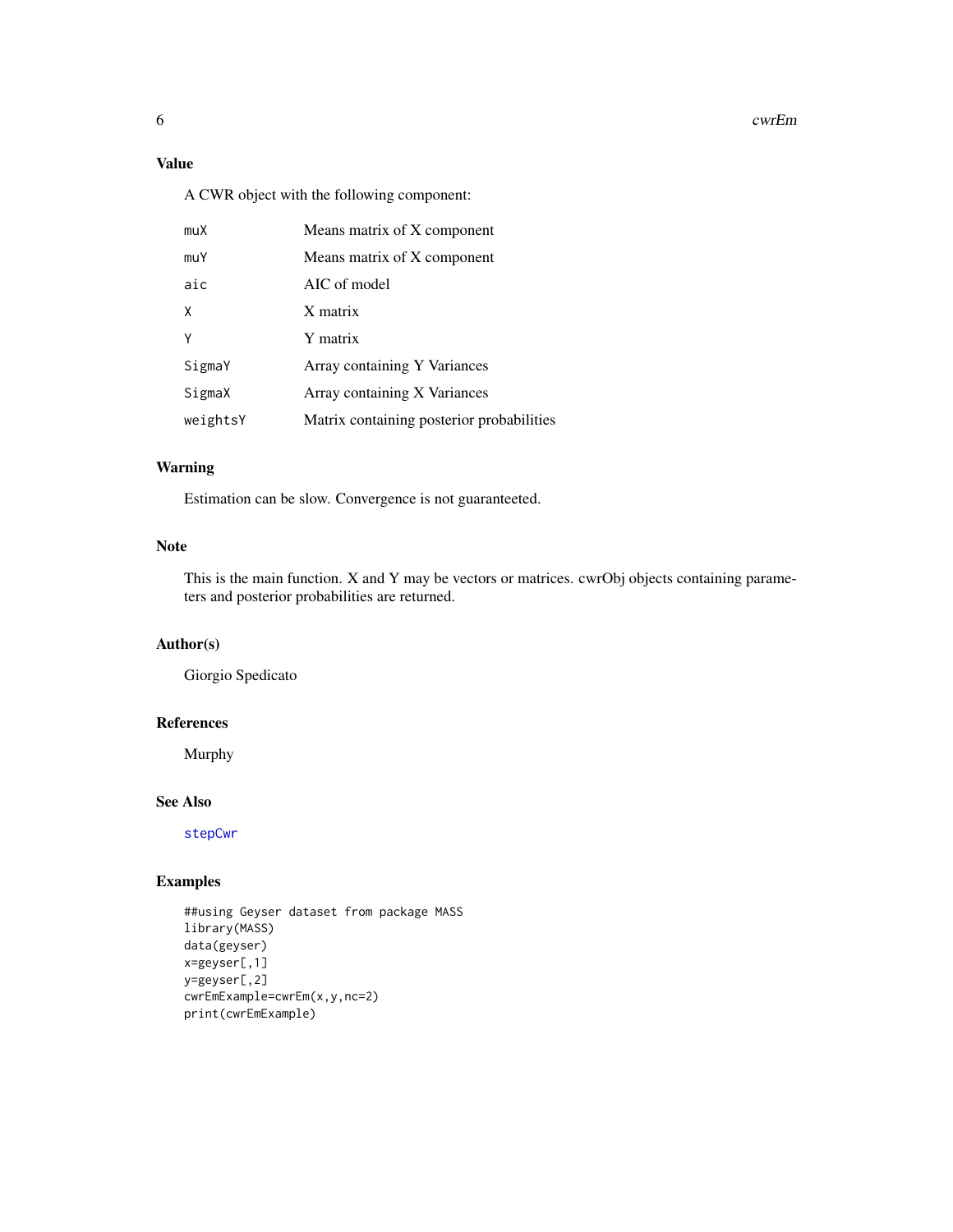<span id="page-6-0"></span>

This function extracts the logLikelihood.

## Usage

```
## S3 method for class 'cwrObj'
logLik(object, ...)
```
#### Arguments

| object  | A cwrObi                              |
|---------|---------------------------------------|
| $\cdot$ | Additional data (not yet implemented) |

## Details

In the future this function will perform log-likelihood calculation directly.

#### Value

A numeric value

## Author(s)

Giorgio A. Spedicato

#### References

Murphy

#### See Also

[cwrEm](#page-4-1)

```
## Not run:
library(MASS)
data(geyser, package="MASS")
x=geyser[,1]
y=geyser[,2]
ciao=stepCwr(x,y,nc=2)
logLik(ciao)
## End(Not run)
```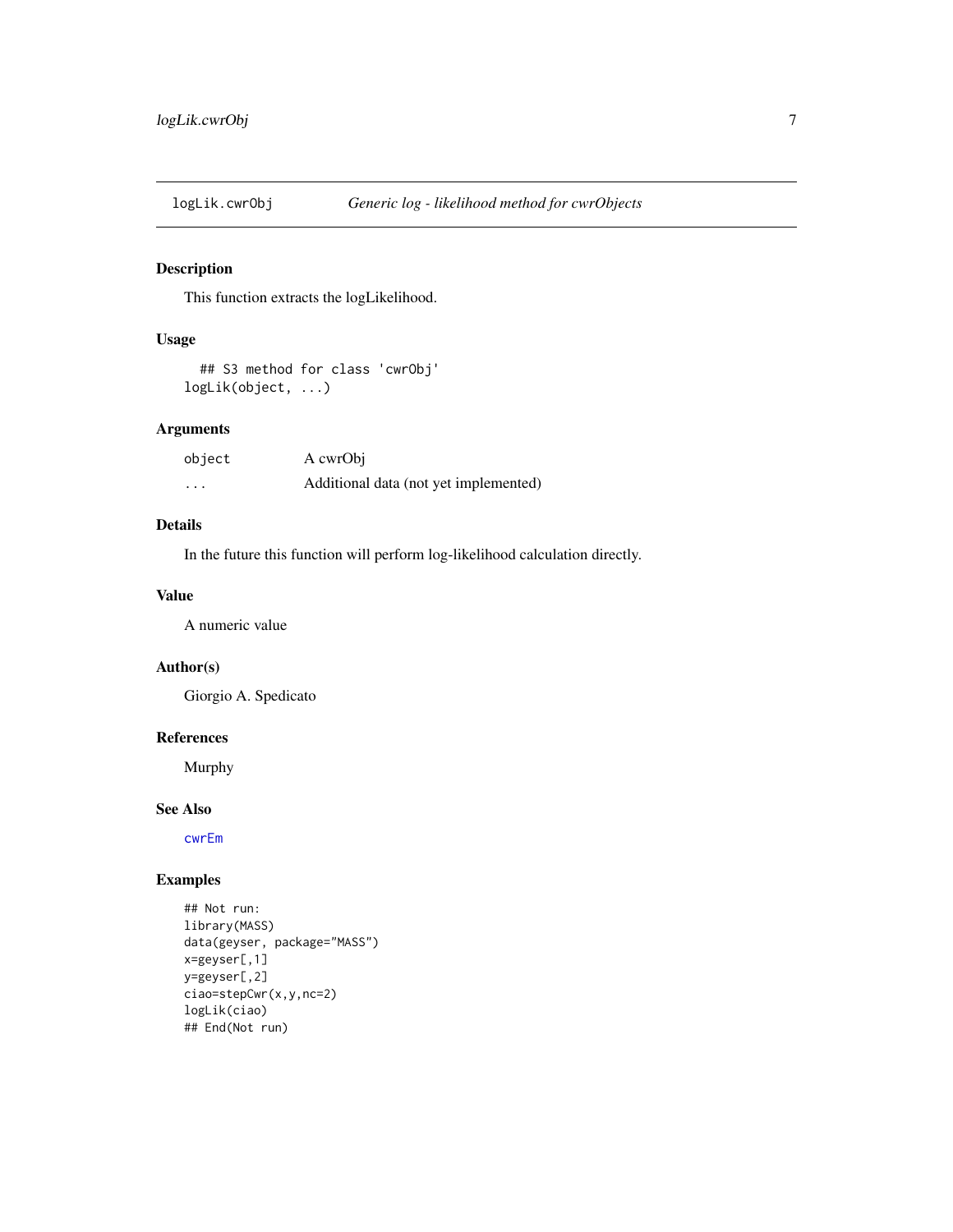<span id="page-7-1"></span><span id="page-7-0"></span>

Generic S3 plot method for CWR objects. It only works when data dimension is R2.

## Usage

```
## S3 method for class 'cwrObj'
plot(x, ...)
```
### Arguments

|          | CWR object to plot                                                    |
|----------|-----------------------------------------------------------------------|
| $\cdots$ | Optional argument passed to plot method. Use of dots implemented yet. |

## Details

Only if data dimension lies in R2 it works.

## Value

No value is returned.

## Note

S3 method.

#### Author(s)

Giorgio Spedicato

## References

Murphy

## See Also

[cwrEm](#page-4-1)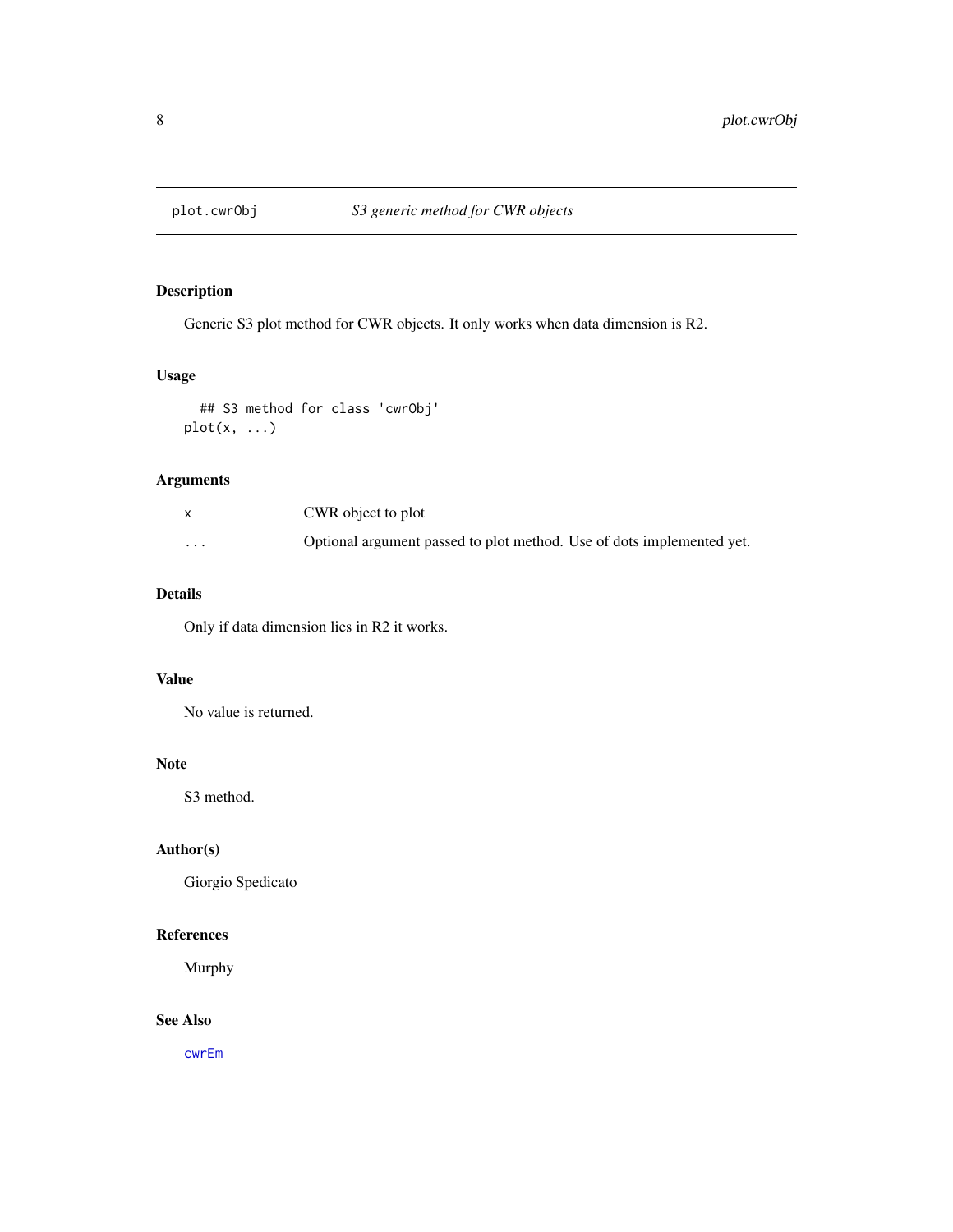## <span id="page-8-0"></span>predict.cwrObj 9

## Examples

```
## Not run:
data(geyser, package="MASS")
x=geyser[,1]
y=geyser[,2]
ciao=cwrEm(x,y,nc=2)
plot(ciao)
```
## End(Not run)

predict.cwrObj *S3 predict method for cwrObj*

## Description

Method to return predicted group membership

## Usage

```
## S3 method for class 'cwrObj'
predict(object, ...)
```
## Arguments

| object               | A cwr obj             |
|----------------------|-----------------------|
| $\ddot{\phantom{0}}$ | additional parameters |

## Details

Get the max coulmn index of the matrix

## Value

A numeric vector

#### Author(s)

Giorgio A. Spedicato

#### References

Murphy

## See Also

[cwrEm](#page-4-1)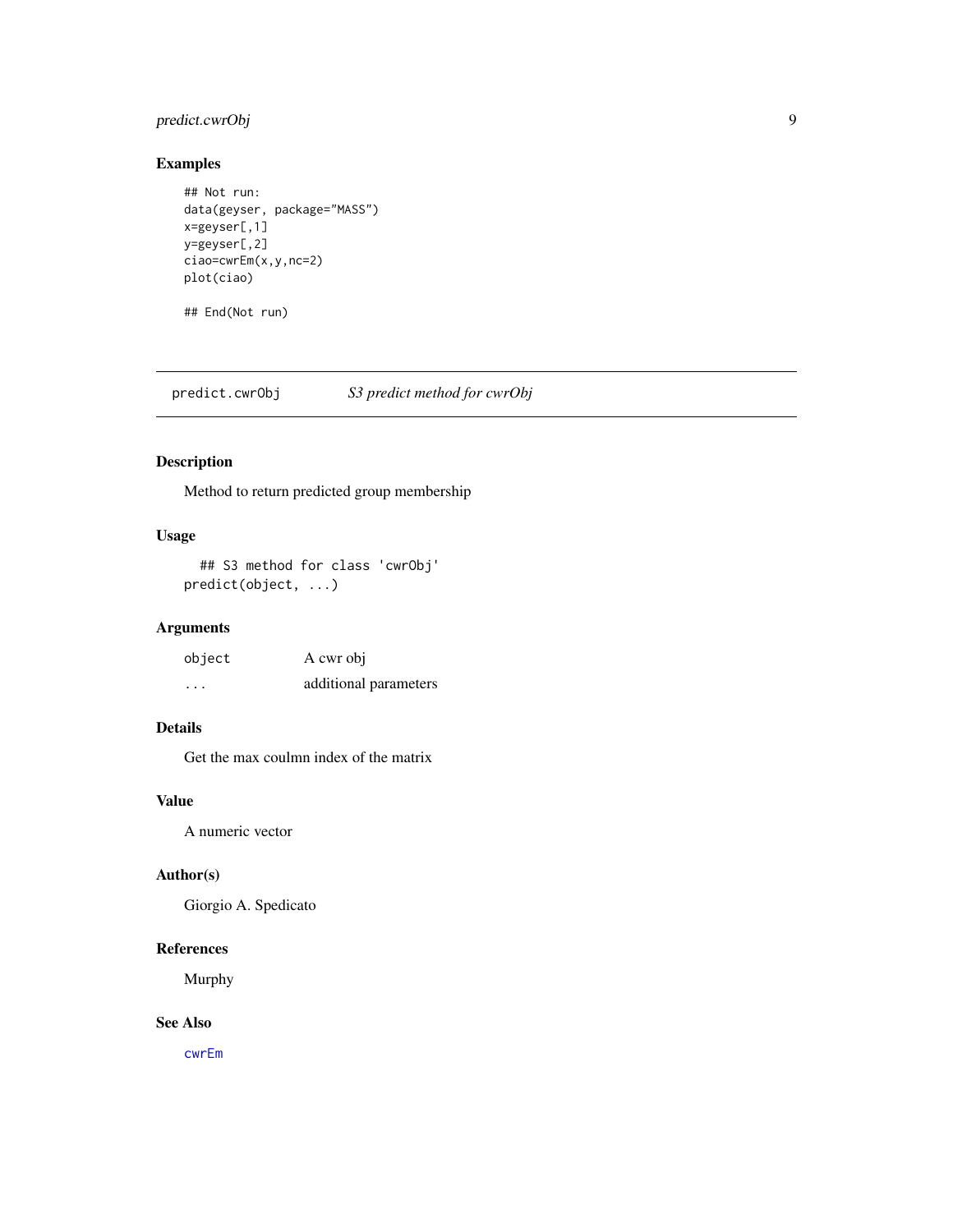## Examples

```
data(geyser)
x=geyser[,1]
y=geyser[,2]
ciao=cwrEm(x,y,nc=2)
predict(ciao)
```
print.cwrObj *S3 print method for CWR objects*

## Description

This method prints estimation summary values.

## Usage

## S3 method for class 'cwrObj'  $print(x, \ldots)$ 

## Arguments

|                         | CWR object to be printed                |
|-------------------------|-----------------------------------------|
| $\cdot$ $\cdot$ $\cdot$ | Further arguments. Not implemented yet. |

#### Details

This is a short summary.

## Value

This method returns no value.

#### Note

S3 method.

#### Author(s)

Giorgio Spedicato

#### References

Murphy

## See Also

[cwrEm](#page-4-1),[plot.cwrObj](#page-7-1)

<span id="page-9-0"></span>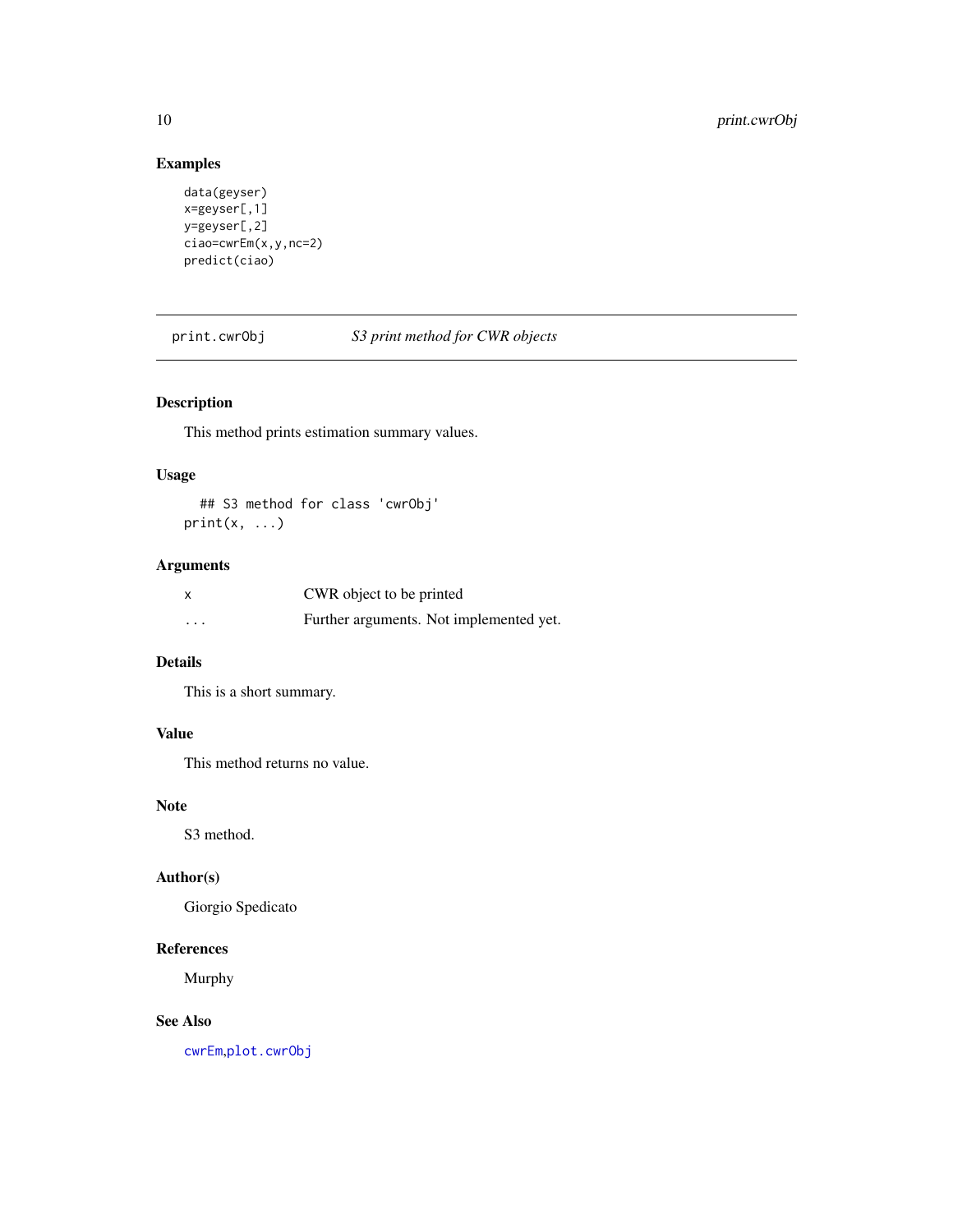#### <span id="page-10-0"></span>stepCwr 11

#### Examples

```
data(geyser)
x=geyser[,1]
y=geyser[,2]
ciao=cwrEm(x,y,nc=2)
print(ciao)
```
<span id="page-10-1"></span>stepCwr *Function to estimate CWR models via multiple EM algorithm restarts*

## Description

This function iteratens nIter times a single estimation of CWR models by cwrEm function. Then the one that has best logLikelihood is chosen.

## Usage

 $stepCwr(X, Y, nc, prop = 0.1, nIter = 10, changeTrainingSet = FALSE)$ 

#### Arguments

| X                 | X data vector                                             |
|-------------------|-----------------------------------------------------------|
| Y                 | Y data vector                                             |
| nc                | number of clusters.                                       |
| prop              | Proportion of samples. Default 0.1.                       |
| nIter             | Number of iteration. Default 10.                          |
| changeTrainingSet |                                                           |
|                   | $\mathbf{r}$ 1 remotive 1 . $\mathbf{r}$ 1 . $\mathbf{r}$ |

Boolean. If TRUE the training set is changed.

#### Details

This function allows the estimation of models where the structure of the data set lies to probable convergence problems.

#### Value

A cwr object.

## Note

Uses try.

## Author(s)

Giorgio Spedicato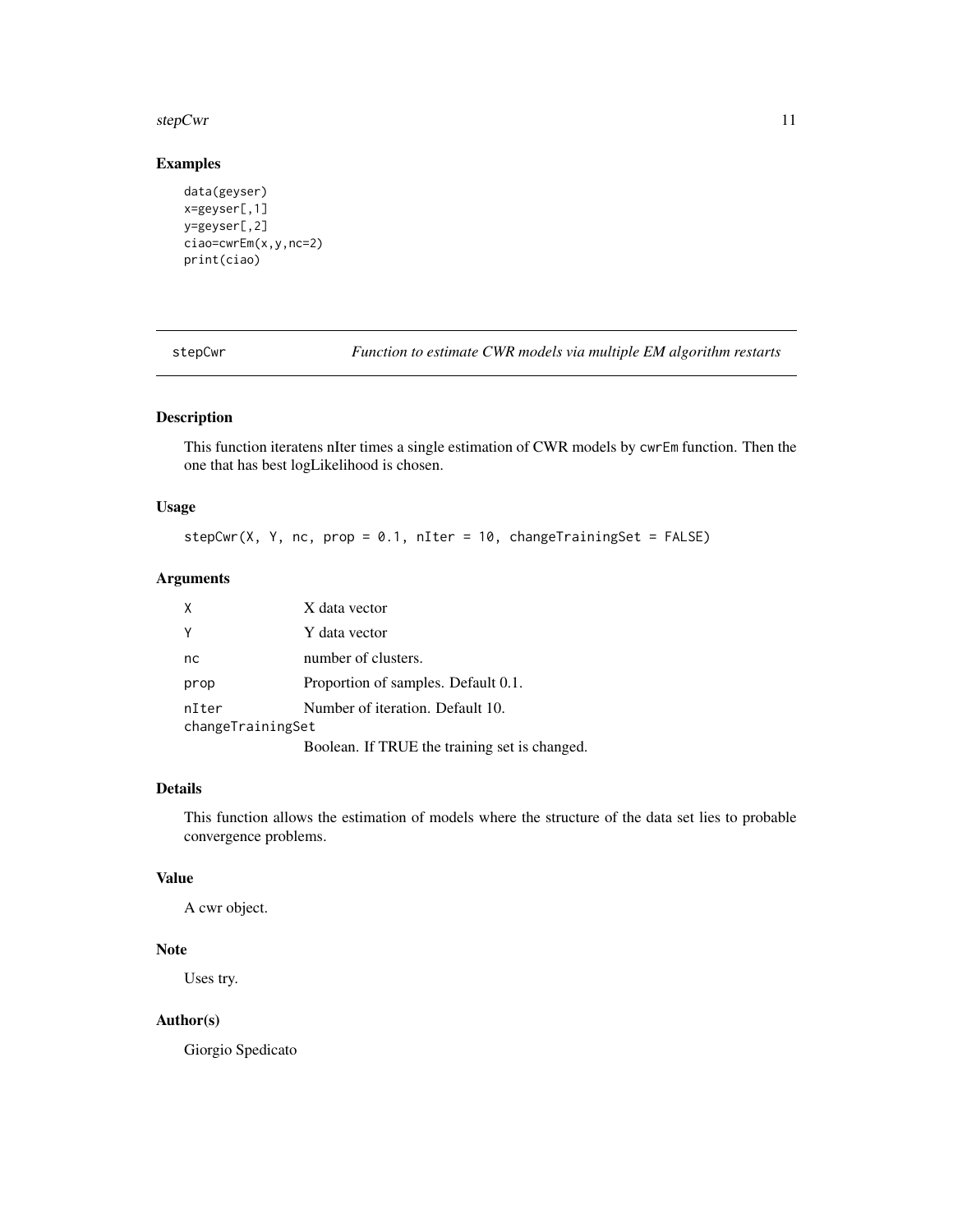#### References

Murphy, Bettina.

#### See Also

[cwrEm](#page-4-1)

## Examples

```
data(geyser)
x=geyser[,1]
y=geyser[,2]
ciao=stepCwr(x,y,nc=2)
```
## summary.cwrObj *Generic summary S3 method for CWR object.*

## Description

This function prints out a detailed summary of CWR object.

#### Usage

```
## S3 method for class 'cwrObj'
summary(object, ...)
```
## Arguments

| object | cwrObi                                              |
|--------|-----------------------------------------------------|
| .      | Further arguments to be passed. Not implemented yet |

## Details

This function expands output from summary method.

#### Value

This function returns no value.

## Note

Will be converted in S4 method.

#### Author(s)

Giorgio Spedicato

<span id="page-11-0"></span>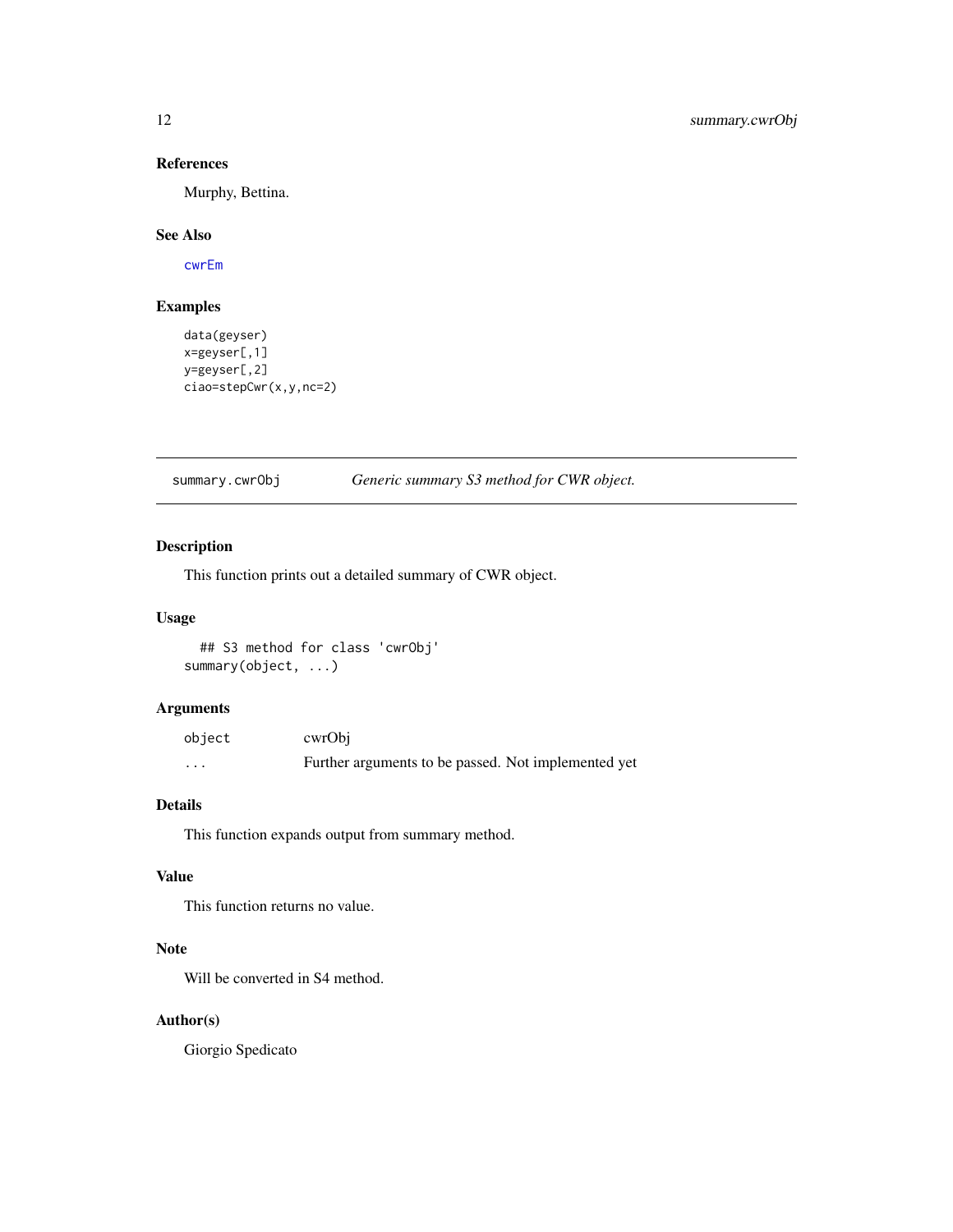## <span id="page-12-0"></span>summary.cwrObj 13

## References

Murphy

## See Also

[cwrEm](#page-4-1) , [print.cwrObj](#page-9-1) , [plot.cwrObj](#page-7-1)

```
data(geyser)
x=geyser[,1]
y=geyser[,2]
ciao=cwrEm(x,y,nc=2)
summary(ciao)
```